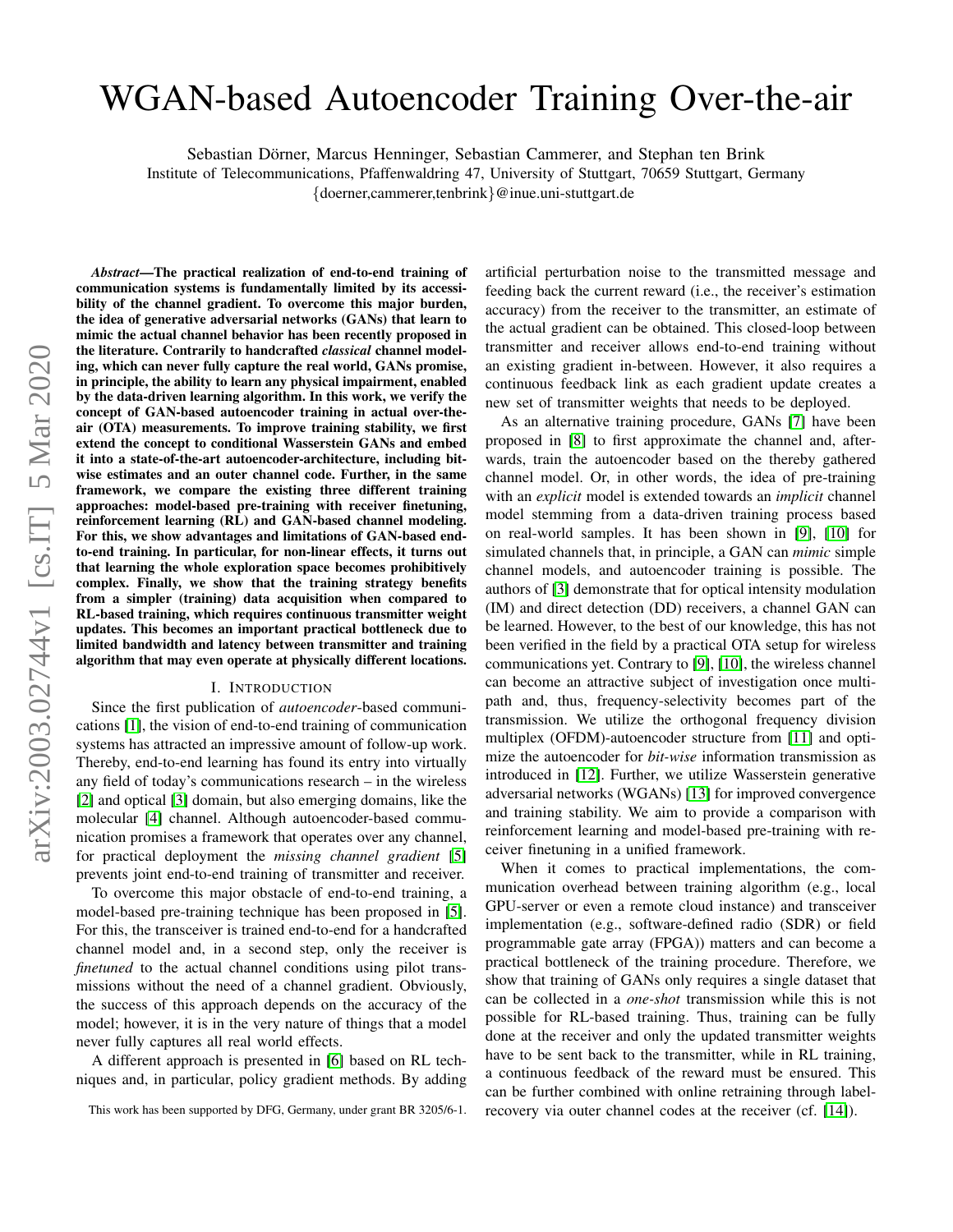## II. STATE OF THE ART AUTOENCODER SYSTEMS

Most of the previously proposed fully end-to-end trained autoencoder-based communication systems rely on optimizing the mutual information between channel input and channel output by minimizing the symbol-wise categorical crossentropy (CE) (see [\[12\]](#page-4-11) for a detailed derivation). The big drawback of this symbol-wise architecture is that it cannot be scaled to practical (bit) sequence lengths, as it suffers from the *curse of dimensionality* [\[15\]](#page-4-14). Such scaling implies that powerful coding schemes, comparable to state-of-the-art systems, must be *learned* from scratch, which is simply too complex. To reduce this complexity, practical systems usually rely on bitinterleaved coded modulation (BICM) and bit-metric decoding (BMD). We follow the approach of [\[12\]](#page-4-11) and combine the autoencoder NN in the BICM framework with an outer channel code which can be decoded by a fully differentiable belief propagation (BP) decoder. Such an autoencoder system can then be trained in an end-to-end manner to maximize the bit-wise mutual information (BMI) at its output, which is also the decoder's input, and, thereby, inherently learns the optimal constellation shaping and bit labeling. Throughout this work, we use the bit-wise iterative autoencoder architecture as described in [\[12\]](#page-4-11) with an outer IEEE 802.11n WLANirregular low-density parity-check (LDPC) code of rate  $r = \frac{1}{2}$ , length  $n = 1296$  bit and 40 iterations of iterative demapping and decoding (IDD) between the autoencoder receiver and the differentiable BP decoder.

The whole setup is shown in Fig. [1a;](#page-2-0) transmitter NN and receiver NN are shown in Fig. [1b](#page-2-0) and Fig. [1c,](#page-2-0) respectively. At the transmitter side, an LDPC encoder encodes a bitstream into codewords c, which are sliced into s bit vectors  $\mathbf{b}^{(i)}$ , i.e., s autoencoder messages of length  $m$  bits, where  $n$  is a multiple of m. For simplicity, interleaver and deinterleaver are considered as part of the LDPC graph, and are therefore not shown. The transmitter with trainable weights matrix  $\boldsymbol{\theta}_{\text{T}} \in \mathbb{R}^{2^m \times 2}$  then maps each bit vector  $\mathbf{b}^{(i)}$  into a symbol  $x_i \in \mathbb{C}$ , representing one complex baseband channel use, which is then sent over the channel. At the receiver side, the receiver NN with trainable weights  $\theta_R$  takes, as a concatenated input, the received symbol  $y_i \in \mathbb{C}$ , a signal-to-noise-ratio (SNR) estimation and *a priori* knowledge provided by the BP decoder in form of m log-likelihood ratios (LLRs)  $l_E^{(i)} \in \mathbb{R}^m$ and outputs m LLRs  $I^{(i)} \in \mathbb{R}^m$ . These s LLRs  $I^{(i)}$  are concatenated to a vector  $l$  of length n and forwarded to the BP decoder. For the first iteration it is  $\hat{I}_E = 0$ ; after 40 iterations of IDD the BP decoder finally outputs the resulting  $\hat{l}$ .

## <span id="page-1-2"></span>*A. Training Approaches*

As previously mentioned, the idea of this autoencoder setup is to maximize the BMI at the receiver's output, which is shown in [\[12\]](#page-4-11) to be closely related to minimizing the total binary CE, and leads to the following loss definition<sup>[1](#page-1-0)</sup>

$$
\mathcal{J}(\boldsymbol{\theta}_{\mathrm{T}}, \boldsymbol{\theta}_{\mathrm{R}}) := H\left(p_{\boldsymbol{\theta}_{\mathrm{T}}}(\mathbf{c}|\mathbf{y}), \widetilde{p}_{\boldsymbol{\theta}_{\mathrm{R}}}(\mathbf{c}|\mathbf{y})\right) \tag{1}
$$

<span id="page-1-1"></span>
$$
= \mathbb{E}_{\mathbf{y},\mathbf{c}} \left[ -\log \widetilde{p}_{\theta_{\mathbf{R}}}(\mathbf{c}|\mathbf{y}) \right]
$$
(2)

where  $\widetilde{p}_{\theta_R}(c|y)$  is the posterior distribution obtained by<br>plying the sigmoid function to the logits l generated by the applying the sigmoid function to the logits l generated by the receiver NN and estimated over a batch of multiple (at least one) LDPC codewords.

In the case of a channel model with known channel gradient, we simply train in an unsupervised end-to-end learning fashion, where both  $\theta_T$  and  $\theta_R$  can be updated jointly using stochastic gradient descent (SGD) on loss [\(2\)](#page-1-1). However, after deployment on an actual channel, the channel gradient is unknown and only  $\theta_R$  can be updated straightforwardly using backpropagation, described as *finetuning* in [\[5\]](#page-4-4). Here, the transmitter generates a batch of symbols x, which are then sent over the actual channel and the received symbols y are recorded at the receiver. The receiver weights  $\theta_R$  can then easily be trained in a supervised fashion using SGD on loss [\(2\)](#page-1-1), while backpropagation stops at the channel as the recorded symbols y and the corresponding labels c are fed.

To be able to operate close to the actual channel capacity, one also needs to optimize the transmitter weights  $\theta_T$  to shape the optimal constellation. Therefore, we distinguish between two different approaches:

• RL-based training as proposed in [\[6\]](#page-4-5): transmitter and receiver are trained in an *alternating* fashion. Training of the receiver follows the principle of the previously described receiver finetuning, while training of the transmitter relies on an approximation of the channel's gradient by adding random perturbations w to the transmitter's output symbols x during training. If the added perturbation improves the loss at receiver side, the gradient follows the perturbation, as described in [\[6\]](#page-4-5), and the transmitter can be trained on the loss

$$
\widehat{\mathcal{J}}(\boldsymbol{\theta}_{\mathrm{T}}) = \mathbb{E}_{\mathbf{y}, \mathbf{c}, \mathbf{w}} \left[ -\log \widetilde{p}_{\boldsymbol{\theta}_{\mathrm{R}}}(\mathbf{c}|\mathbf{y}) \right]. \tag{3}
$$

On the one hand, this process proved to be quite reliable for suitable hyperparameters (e.g., amount of exploration noise, learning rates, and the ratio between  $\theta_T$  and  $\theta_R$ updates). But, on the other hand, as this process depends on slight random explorations, the transmitter weights  $\theta_T$ must be adjusted after each gradient step.

• GAN-based training as first proposed in [\[8\]](#page-4-7): the idea is to first train a generator NN to mimic the channel with all its effects, including hardware insufficiencies. Once the generator is able to approximate the channel distribution  $p(\mathbf{y}|\mathbf{x})$  satisfactorily, one can use this differentiable generator NN as a channel model for conventional unsupervised autoencoder end-to-end training using SGD on loss [\(2\)](#page-1-1), see Fig. [1a.](#page-2-0)

## *B. Over-the-air Setup*

For actual over-the-air measurements, we use a wireless communication system consisting of two universal software radio peripherals (USRPs) B210 from Ettus Research with carrier frequency of  $f_c = 2.35$  GHz and an effective bandwidth of

<span id="page-1-0"></span><sup>&</sup>lt;sup>1</sup>Note that we define the loss via the expectation operator. However, as usually done in deep learning, the loss is approximated by the mean of randomly drawn samples from a mini-batch.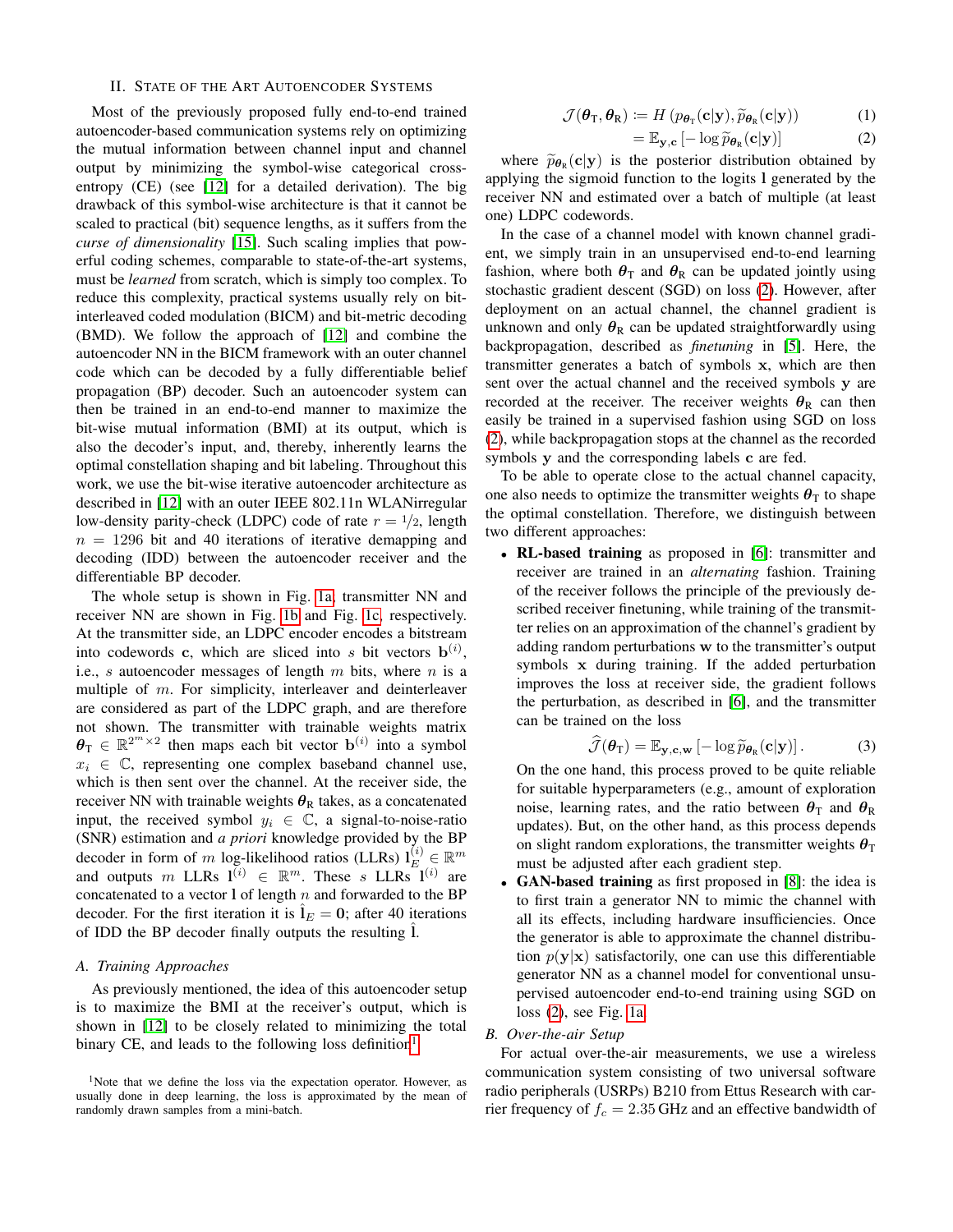<span id="page-2-0"></span>

Fig. 1: Bit-wise iterative autoencoder system with transmitter and receiver NN structure. Dense layers are labeled with their number of neurons  $n_{\text{neurons}}$ . Throughout this work all layers use biases and are ReLU activated, except for output layers.

15.94 MHz in a static indoor office environment. An OFDMbased framework with cyclic prefix (CP) of ratio  $\frac{1}{8}$  and 64 subcarriers (50 of which are used for data transmission), as first introduced in [\[11\]](#page-4-10), was added as a channel interface to the autoencoder architecture shown in Fig. [1a.](#page-2-0) On the transmitter side, this framework maps the transmitter symbols x into an OFDM structure, performs an inverse fast Fourier transform (IFFT), and adds the CP before the transmission of  $\mathbf{x}_{\text{OFDM}} \in \mathbb{C}$ over the USRP channel. On the receiver side, it synchronizes OFDM symbol transmissions using the CP, performs a fast Fourier transform (FFT), and re-maps all symbols  $y_{OFDM} \in \mathbb{R}$ back into the expected shape y of the autoencoder architecture. The CP was only used for synchronization and was not accessible to the NN. Linear minimum mean square error (MMSE) equalization of the received symbols was performed on a per-subcarrier-basis prior to NN-based demapping.<sup>[2](#page-2-1)</sup> To estimate the SNR required by the demapper, we first calculate the error vector mangnitude (EVM) between the originally sent symbols and the equalized received symbols. We then calculate an average SNR per sub-carrier, defined by the mean over the EVM, and feed this SNR estimation to the demapper of the corresponding sub-carrier.

# III. GENERATIVE ADVERSARIAL NETWORKS FOR AE TRAINING

GANs consist of two separate adversarial NNs, a generative and a discriminative model, which essentially play a twoplayer *minimax* game [\[7\]](#page-4-6). While the generator G tries to reproduce the underlying data distribution  $p_r$  from a latent variable z (realizing random Gaussian noise) to fool the discriminator  $D$ , the discriminator aims to distinguish generated samples  $G(\mathbf{z})$  from real samples y by outputting the estimated probability of the current sample being drawn from the real distribution. As we aim to mimic the channel transition probability  $p(\mathbf{y}|\mathbf{x})$ , the GAN is implemented as a conditional GAN [\[16\]](#page-4-15), i.e., conditioned on the transmitted message x. The resulting value function is given as

$$
\min_{G} \max_{D} \mathbb{E}_{\mathbf{x}, \mathbf{y} \sim p_r(\mathbf{y})} [\log(D(\mathbf{y}|\mathbf{x}))] +
$$
  

$$
\mathbb{E}_{\mathbf{x}, \mathbf{z} \sim p_z(\mathbf{z})} [\log(1 - D(G(\mathbf{z}|\mathbf{x})|\mathbf{x}))].
$$
 (4)

<span id="page-2-1"></span> $2$ In [\[11\]](#page-4-10), it has been shown that the autoencoder can learn MMSE equalization, however, this requires multiple complex-valued channel uses. For simplicity and a fair comparison with a quadrature amplitude modulation (QAM)-baseline, this is not considered, yet an extension is straightforward.

Although theoretically very powerful, GANs often suffer from training instability and, hence, require both networks to be synchronized well.

#### *A. Wasserstein GAN*

To ensure a more stable training convergence and, in particular, to enable stable training with longer sequences x and y, a different loss function can be used. For this, Wasserstein GANs [\[13\]](#page-4-12) facilitate training by employing the earth mover's distance (EMD) (or Wasserstein-1 distance), which is given as

<span id="page-2-2"></span>
$$
W(p_r, p_g) = \inf_{\gamma \in \Pi(p_r, p_g)} \mathbb{E}_{(x, y) \sim \gamma} [||x - y||] \tag{5}
$$

where  $\Pi(p_r, p_q)$  is the set of all joint distributions between  $p_r$ and  $p_{q}$ . The EMD is merely a different measure of similarity between distributions and can be thought of as the minimum amount of cost when transforming one probability distribution into the other [\[17\]](#page-4-16). One particular distribution  $\gamma$  describes this perfect *transport plan*. Under mild assumptions, the EMD is continuous everywhere and differentiable almost everywhere [\[13\]](#page-4-12) and, therefore, yields more favorable optimization properties than the Jensen-Shannon divergence.

The infimum in Eq. [\(5\)](#page-2-2) is intractable, but using the Kantorovich-Rubinstein duality the Wasserstein distance can be approximated [\[13\]](#page-4-12), leading to the following value function

<span id="page-2-3"></span>
$$
\min_{G} \max_{C \in \xi} = \mathbb{E}_{\mathbf{x}, \mathbf{y} \sim p_r(\mathbf{y})} [C(\mathbf{y}|\mathbf{x})] -
$$

$$
\mathbb{E}_{\mathbf{x}, \mathbf{z} \sim p_z(\mathbf{z})} [C(G(\mathbf{z}|\mathbf{x})|\mathbf{x})] \quad (6)
$$

where  $\xi$  is the set of 1-Lipschitz functions.

D now outputs a score rather than a probability for each sample, which is why it is usually referred to as the critic  $C$ within the framework of a WGAN. The loss function of an optimally trained critic provides a reliable approximation of the Wasserstein-1 distance between both distributions. Therefore, the fundamental idea is to train  $C$  under the established Lipschitz constraint sufficiently long so that a good enough estimate of the distance can be obtained, which G can then propagate back through to obtain the gradients for updating its weights.

## *B. Implementation and Training*

From Eq. [\(6\)](#page-2-3), we can straightforwardly infer the loss functions for generator and critic for our task

<span id="page-2-5"></span>
$$
\mathcal{J}_G = -\mathbb{E}[C(\mathbf{y}_g|\mathbf{x})] \tag{7}
$$

<span id="page-2-4"></span>
$$
\mathcal{J}_C = \mathbb{E}[C(\mathbf{y}_g|\mathbf{x})] - \mathbb{E}[C(\mathbf{y}_r|\mathbf{x})] + \lambda_{\text{GP}}\mathcal{J}_{\text{GP}}\tag{8}
$$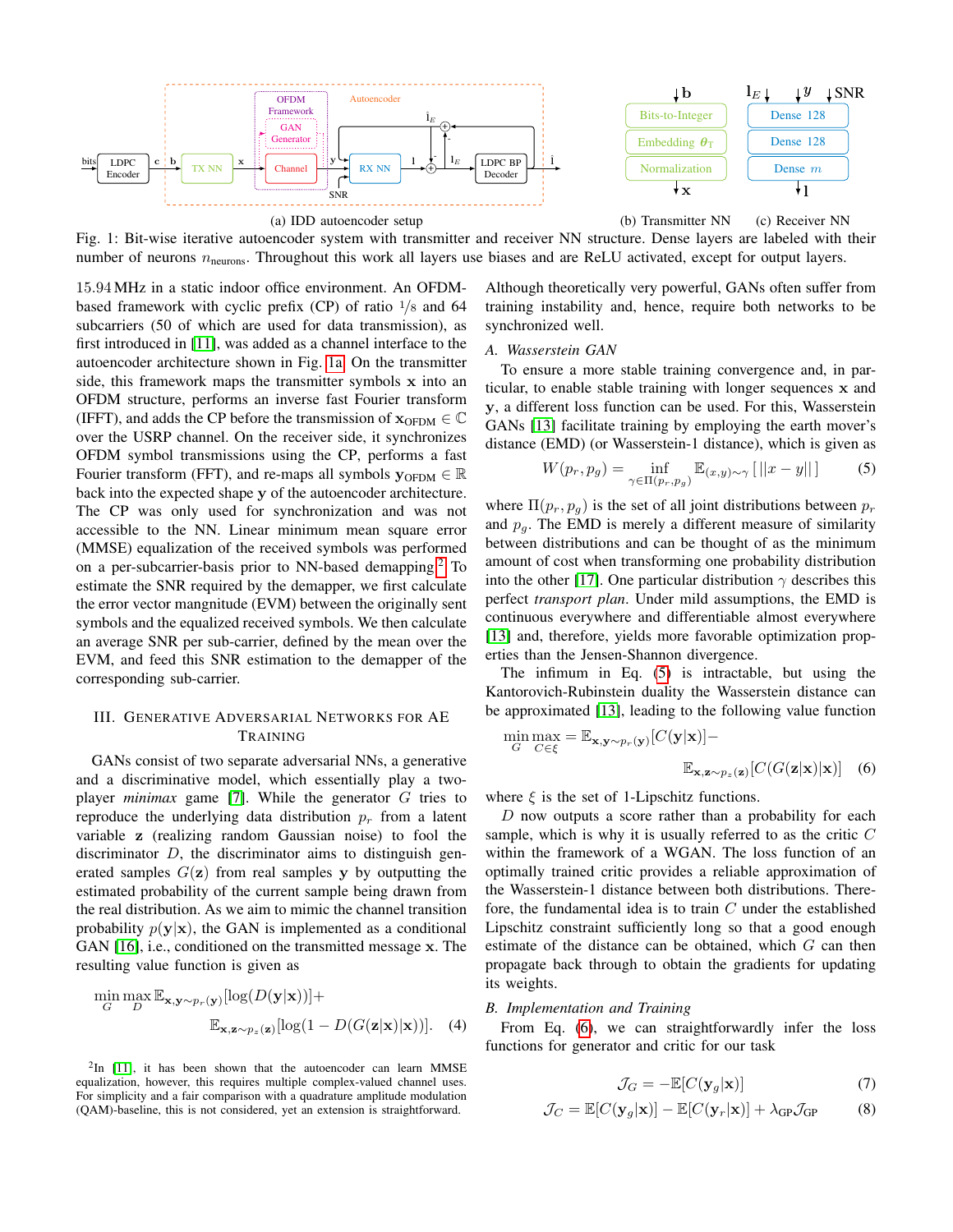<span id="page-3-1"></span><span id="page-3-0"></span>

Fig. 3: Layer structures of generator and critic NN. Hyperparameters for CNN layers are given as  $\ell_{\text{kernel}} \times n_{\text{channels}} \times n_{\text{filters}}$ . where  $\lambda_{GP}$  is a hyperparameter; to enforce the aforementioned Lipschitz constraint, we add a gradient penalty  $\mathcal{J}_{GP}$  to the critic's loss function defined as

$$
\mathcal{J}_{GP} = \mathbb{E}[\max\{0, ||\nabla_{\hat{\mathbf{y}}} C(\hat{\mathbf{y}})||_2 - 1\}^2]
$$
(9)

which penalizes  $C$  if the gradient norm is strictly greater than one [\[18\]](#page-4-17).

The generator network is fed the current AE sequence x as well as normally distributed random noise z as a condition, while the inputs for the critic are either the generated message  $y_q$  or the real one  $y_r$  (after being transmitted OTA), along with the respective AE sequence x. As our setup requires the generator to accurately mimic the channel for at least one OFDM symbol of length  $\ell_{\text{OFDM}} = \ell_{\text{sub}} + \ell_{\text{CP}}$  symbols in time domain, both networks are mostly composed of convolutional neural networks (CNNs), allowing the WGAN to scale well to long input sequences. Furthermore, we use shortcut connections (i.e., residual NN structures) to cope with the vanishing gradient problem [\[19\]](#page-4-18). The resulting WGAN architecture is depicted in Fig. [2](#page-3-0) and the structures of the generator and critic NNs are shown in Fig. [3a](#page-3-1) and Fig. [3b,](#page-3-1) respectively.

Training of the WGAN needs to be done in an alternating fashion, where critic and generator weights  $\theta_{\rm C}$  and  $\theta_{\rm G}$  are updated separately, as their loss functions Eq. [\(8\)](#page-2-4) and Eq. [\(7\)](#page-2-5) depend on each other's weights. We used the algorithm shown in Alg. [1,](#page-3-2) which aims at always improving the weaker player in the minimax game using SGD together with the Adam optimization algorithm.

After training the WGAN sufficiently, the critic may be discarded and the learned generator NN can now be used as the channel model to train the AE, as described in Sec. [II-A.](#page-1-2)



<span id="page-3-3"></span><span id="page-3-2"></span>2.3421875 2.3578125<br> **frequency** [GHz] 2.3578125 Fig. 4: Measured OTA and generated frequency response in magnitude and phase. Averaged over 259,200 OFDM symbols.

#### IV. RESULTS

In the following, we present results measured over an actual wireless channel within a static office environment. To graphically demonstrate the generator's performance, Fig. [4](#page-3-3) depicts the frequency response for each used sub-carrier in magnitude and phase for the measured OTA channel and the learned generator channel realizations. As can be seen, the WGAN inherently matches the frequency response of the actual measured OTA channel closely, although it has only been trained on time domain sequences. But, to achieve these results, we needed to add a pre-processing step that zero-forces the phase  $\phi_0$  of the first sub-carrier in time domain, as due to slight carrier frequency offset (CFO) we noticed random  $\phi_0$ for different measurements. Consistent with observations while using a simulated tapped delay line (TDL) channel model with five random channel taps, the WGAN did not converge due to the generator getting stuck in single modes. We figured that the complexity of the general task of *learning* the convolution operation is too complex for our WGAN setup and, therefore, reduced the task to a static channel, which led to reliable generalization and the WGAN-setup was then able to improve the autoencoder's constellation.

Finally, Fig. [5](#page-4-19) shows the bit error rate (BER) performance over the OTA channel for five different setups. The baseline 16-QAM-setup, which uses a conventional demapper with maximum a posteriori (MAP) performance assuming an ad-ditive white Gaussian noise (AWGN) channel <sup>[3](#page-3-4)</sup>, is depicted

<span id="page-3-4"></span><sup>&</sup>lt;sup>3</sup>The AWGN MAP demapper is expecting a perfectly Gaussian noise distribution, while in the OTA setup, it is exposed to all channel effects, hardware insufficiencies (like quantization, clipping and non-linear effects), and distortions due to MMSE equalization, which finally lead to a different LLR distribution and, thereby, to non-optimal demapping.